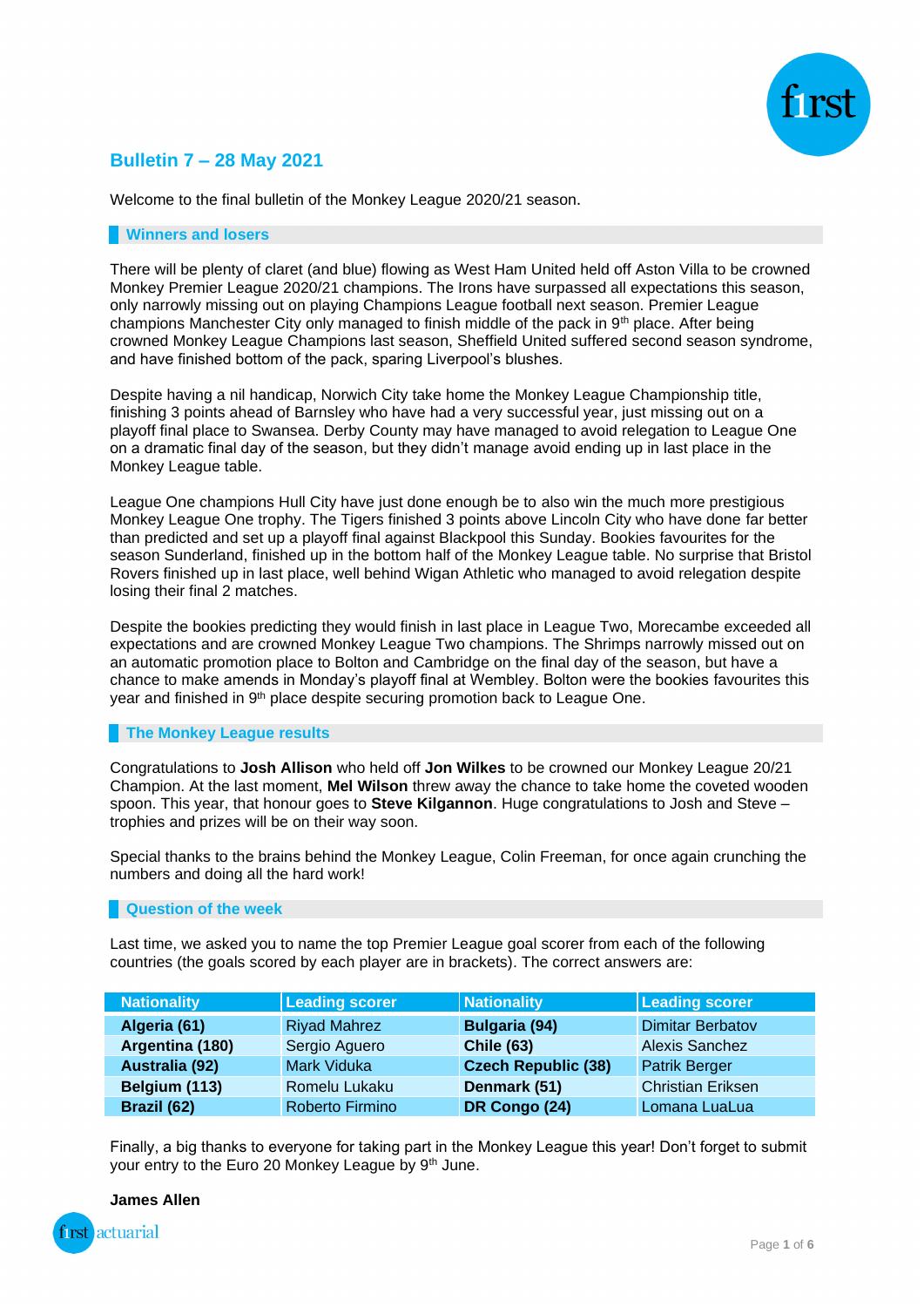

# **Monkey League Handicap tables**

| Handicap Tables as at 24 May 2021 |  |  |  |
|-----------------------------------|--|--|--|
|                                   |  |  |  |

|    | <b>Premier Division</b> | Played | <b>Points</b> | H'cap | <b>Total</b> |
|----|-------------------------|--------|---------------|-------|--------------|
| 1  | <b>West Ham</b>         | 38     | 65            | 42.0  | 107.0        |
| 2  | <b>Aston Villa</b>      | 38     | 55            | 50.0  | 105.0        |
| з  | Leeds                   | 38     | 59            | 42.0  | 101.0        |
| 4  | Leicester               | 38     | 66            | 32.0  | 98.0         |
| 5  | Everton                 | 38     | 59            | 36.0  | 95.0         |
| 6  | <b>Newcastle</b>        | 38     | 45            | 48.0  | 93.0         |
| 7  | <b>Crystal Palace</b>   | 38     | 44            | 48.0  | 92.0         |
| 8  | <b>Man Utd</b>          | 38     | 74            | 16.0  | 90.0         |
| 9  | <b>Man City</b>         | 38     | 86            | 0.0   | 86.0         |
| 10 | <b>Tottenham</b>        | 38     | 62            | 24.0  | 86.0         |
| 11 | Arsenal                 | 38     | 61            | 24.0  | 85.0         |
| 12 | <b>Brighton</b>         | 38     | 41            | 44.0  | 85.0         |
| 13 | <b>Burnley</b>          | 38     | 39            | 46.0  | 85.0         |
| 14 | <b>Chelsea</b>          | 38     | 67            | 16.0  | 83.0         |
| 15 | <b>Fulham</b>           | 38     | 28            | 54.0  | 82.0         |
| 16 | Southampton             | 38     | 43            | 38.0  | 81.0         |
| 17 | <b>West Brom</b>        | 38     | 26            | 52.0  | 78.0         |
| 18 | <b>Wolves</b>           | 38     | 45            | 30.0  | 75.0         |
| 19 | Liverpool               | 38     | 69            | 2.0   | 71.0         |
| 20 | <b>Sheffield United</b> | 38     | 23            | 44.0  | 67.0         |

| <b>Premier Division</b> | Played | <b>Points</b> | H'cap | <b>Total</b> |
|-------------------------|--------|---------------|-------|--------------|
| 1 West Ham              | 38     | 65            | 42.0  | 107.0        |
| 2 Aston Villa           | 38     | 55            | 50.0  | 105.0        |
| 3 Leeds                 | 38     | 59            | 42.0  | 101.0        |
| 4 Leicester             | 38     | 66            | 32.0  | 98.0         |
| 5 Everton               | 38     | 59            | 36.0  | 95.0         |
| 6 Newcastle             | 38     | 45            | 48.0  | 93.0         |
| 7 Crystal Palace        | 38     | 44            | 48.0  | 92.0         |
| 8 Man Utd               | 38     | 74            | 16.0  | 90.0         |
| 9 Man City              | 38     | 86            | 0.0   | 86.0         |
| 10 Tottenham            | 38     | 62            | 24.0  | 86.0         |
| 11 Arsenal              | 38     | 61            | 24.0  | 85.0         |
| 12 Brighton             | 38     | 41            | 44.0  | 85.0         |
| 13 Burnlev              | 38     | 39            | 46.0  | 85.0         |
| 14 Chelsea              | 38     | 67            | 16.0  | 83.0         |
| 15 Fulham               | 38     | 28            | 54.0  | 82.0         |
| 16 Southampton          | 38     | 43            | 38.0  | 81.0         |
| 17 West Brom            | 38     | 26            | 52.0  | 78.0         |
| 18 Wolves               | 38     | 45            | 30.0  | 75.0         |
| 19 Liverpool            | 38     | 69            | 2.0   | 71.0         |
| 20 Sheffield United     | 38     | 23            | 44.0  | 67.0         |
|                         |        |               |       |              |
|                         |        |               |       |              |
|                         |        |               |       |              |
|                         |        |               |       |              |

|                 | <b>Sky Bet League 1</b>   | Played | <b>Points</b> | H'cap | <b>Total</b> |
|-----------------|---------------------------|--------|---------------|-------|--------------|
| 1               | <b>Hull City</b>          | 46     | 89            | 5.0   | 94.0         |
| $\overline{2}$  | <b>Lincoln City</b>       | 46     | 77            | 14.0  | 91.0         |
| з               | Peterborough              | 46     | 87            | 3.0   | 90.0         |
| 4               | <b>Accrington Stanley</b> | 46     | 67            | 22.0  | 89.0         |
| 5               | <b>Blackpool</b>          | 46     | 80            | 9.0   | 89.0         |
| 6               | <b>Crewe Alexandra</b>    | 46     | 66            | 18.0  | 84.0         |
| 7               | Gillingham                | 46     | 67            | 16.0  | 83.0         |
| 8               | <b>MK Dons</b>            | 46     | 65            | 16.0  | 81.0         |
| 9               | <b>Charlton Athletic</b>  | 46     | 74            | 6.0   | 80.0         |
| 10              | <b>Oxford Utd</b>         | 46     | 74            | 5.0   | 79.0         |
| 11              | <b>Doncaster Rovers</b>   | 46     | 64            | 14.0  | 78.0         |
|                 | 12 AFC Wimbledon          | 46     | 51            | 26.0  | 77.0         |
| 13              | Sunderland                | 46     | 77            | 0.0   | 77.0         |
| 14 <sup>1</sup> | <b>Shrewsbury Town</b>    | 46     | 54            | 22.0  | 76.0         |
| 15              | <b>Burton Albion</b>      | 46     | 57            | 18.0  | 75.0         |
| 16              | <b>Rochdale</b>           | 46     | 47            | 28.0  | 75.0         |
| 17              | Portsmouth                | 46     | 72            | 2.0   | 74.0         |
| 18              | <b>Ipswich Town</b>       | 46     | 69            | 3.0   | 72.0         |
| 19              | <b>Plymouth Argyle</b>    | 46     | 53            | 18.0  | 71.0         |
| 20              | <b>Fleetwood Town</b>     | 46     | 60            | 9.0   | 69.0         |
| 21              | <b>Northampton Town</b>   | 46     | 45            | 22.0  | 67.0         |
| 22              | <b>Swindon Town</b>       | 46     | 43            | 16.0  | 59.0         |
| 23              | <b>Wigan Athletic</b>     | 46     | 48            | 9.0   | 57.0         |
|                 | <b>24 Bristol Rovers</b>  | 46     | 38            | 9.0   | 47.0         |

| <b>Sky Bet League 1</b>  | Played | <b>Points</b> | H'cap | <b>Total</b> |
|--------------------------|--------|---------------|-------|--------------|
| 1 Hull City              | 46     | 89            | 5.0   | 94.0         |
| 2 Lincoln City           | 46     | 77            | 14.0  | 91.0         |
| 3 Peterborough           | 46     | 87            | 3.0   | 90.0         |
| 4 Accrington Stanley     | 46     | 67            | 22.0  | 89.0         |
| 5 Blackpool              | 46     | 80            | 9.0   | 89.0         |
| 6 Crewe Alexandra        | 46     | 66            | 18.0  | 84.0         |
| 7 Gillingham             | 46     | 67            | 16.0  | 83.0         |
| 8 MK Dons                | 46     | 65            | 16.0  | 81.0         |
| 9 Charlton Athletic      | 46     | 74            | 6.0   | 80.0         |
| 10 Oxford Utd            | 46     | 74            | 5.0   | 79.0         |
| 11 Doncaster Rovers      | 46     | 64            | 14.0  | 78.0         |
| 12 AFC Wimbledon         | 46     | 51            | 26.0  | 77.0         |
| 13 Sunderland            | 46     | 77            | 0.0   | 77.0         |
| 14 Shrewsbury Town       | 46     | 54            | 22.0  | 76.0         |
| <b>15 Burton Albion</b>  | 46     | 57            | 18.0  | 75.0         |
| 16 Rochdale              | 46     | 47            | 28.0  | 75.0         |
| 17 Portsmouth            | 46     | 72            | 2.0   | 74.0         |
| 18 Ipswich Town          | 46     | 69            | 3.0   | 72.0         |
| 19 Plymouth Argyle       | 46     | 53            | 18.0  | 71.0         |
| 20 Fleetwood Town        | 46     | 60            | 9.0   | 69.0         |
| 21 Northampton Town      | 46     | 45            | 22.0  | 67.0         |
| 22 Swindon Town          | 46     | 43            | 16.0  | 59.0         |
| 23 Wigan Athletic        | 46     | 48            | 9.0   | 57.0         |
| <b>24 Bristol Rovers</b> | 46     | 38            | 9.0   | 47.0         |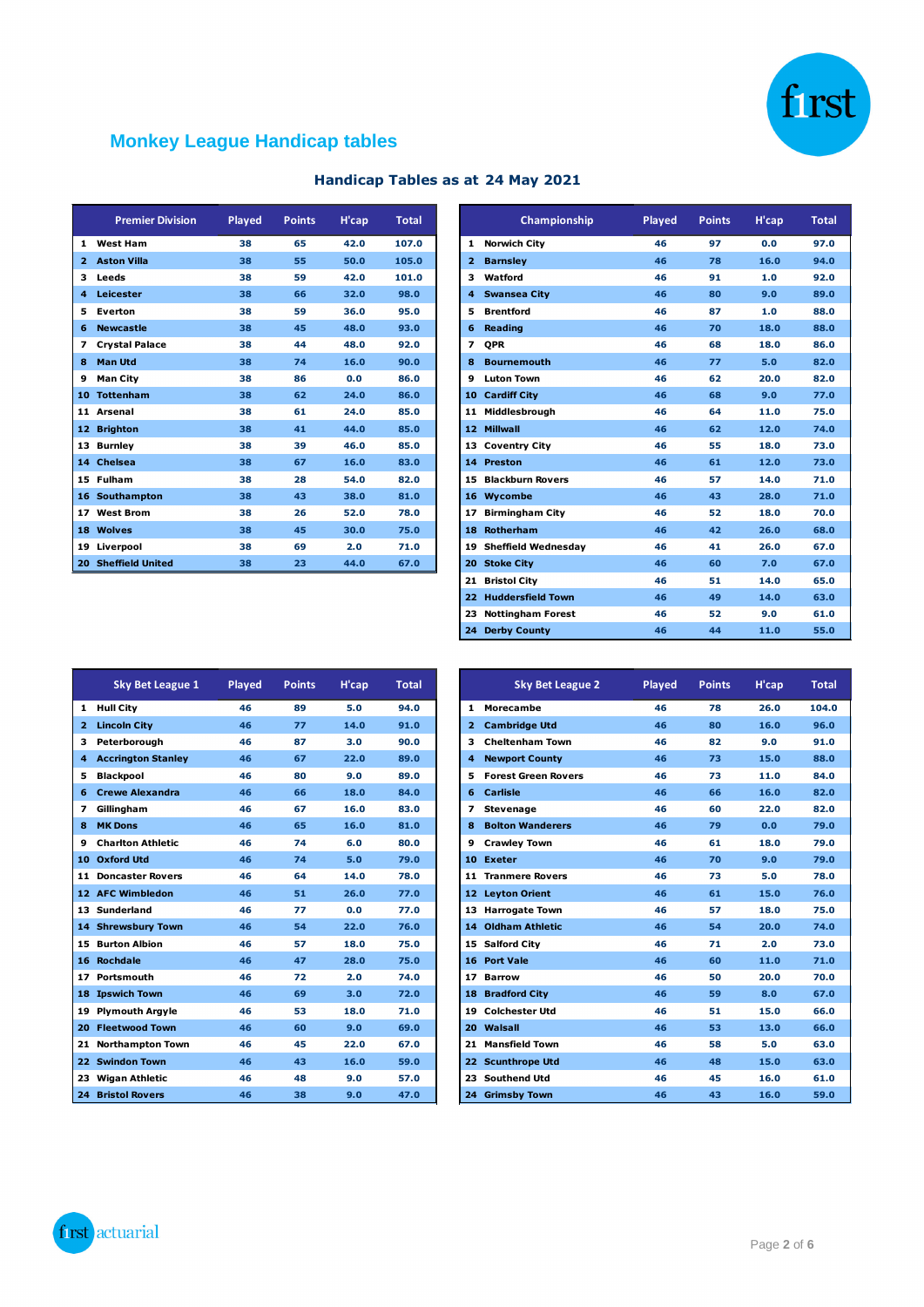

## **Results**

| <b>Position</b>         | <b>Name</b>               | <b>Monkeys beaten</b> | <b>Points</b> |
|-------------------------|---------------------------|-----------------------|---------------|
| 1                       | <b>Josh Allison*</b>      | 994                   | 285.7         |
| $\mathbf{2}$            | Jon Wilkes*               | 991                   | 272.0         |
| 3                       | Chas Goddard*****         | 989                   | 264.8         |
| $\overline{\mathbf{4}}$ | Marcus Johansson******    | 974                   | 242.1         |
| $5\phantom{.0}$         | <b>Sharon Royston**</b>   | 970                   | 238.6         |
| $6\phantom{1}$          | <b>Claire Herbert</b>     | 964                   | 230.5         |
| $\overline{7}$          | <b>Andrew Grant**</b>     | 962                   | 229.3         |
| 8                       | Aaron Love*****           | 935                   | 212.1         |
| 9                       | Craig Hornsby*            | 933                   | 210.7         |
| 10                      | Gary Symons***            | 926                   | 206.4         |
| 11                      | Keith Williams*****       | 905                   | 196.4         |
| 12                      | Matt Such*****            | 903                   | 195.6         |
| 13                      | Kay Williamson*****       | 902                   | 195.6         |
| 14                      | <b>Stuart Briely*****</b> | 899                   | 194.8         |
| 15                      | Robin Holderness******    | 894                   | 192.5         |
| 16                      | Daniel Sirl**             | 865                   | 184.1         |
| 17                      | Abi Lee                   | 856                   | 179.7         |
| 18                      | Natalie Ogden*****        | 851                   | 178.1         |
| 19                      | lan Constable*****        | 818                   | 166.8         |
| 20                      | James Allen*****          | 804                   | 164.1         |
| 21                      | <b>Alex Balchin</b>       | 799                   | 163.1         |
| 22                      | Alan Smith*****           | 789                   | 159.5         |
| 23                      | <b>Nick Saxton**</b>      | 788                   | 158.5         |
| 24                      | Craig Walker*****         | 775                   | 156.2         |
| 25                      | <b>Greg Roberts</b>       | 769                   | 154.6         |
| 26                      | Lesley Denny*****         | 766                   | 153.9         |
| 27                      | Philip Leary**            | 761                   | 152.6         |
| 28                      | <b>Katie Sutton**</b>     | 747                   | 149.6         |
| 29                      | Dan Jinks*****            | 741                   | 148.7         |
| 30                      | <b>Lucy Mearns</b>        | 727                   | 144.8         |
| 31                      | Tim Jones*****            | 716                   | 143.1         |
| 32                      | Andy Hall*****            | 709                   | 141.6         |
| 33                      | Henry Tapper*****         | 707                   | 140.8         |
| 34                      | John Stock*               | 676                   | 135.5         |
| 35                      | <b>Benjamin Robinson</b>  | 669                   | 134.7         |
| 36                      | Ben Law*                  | 668                   | 134.4         |
| 37                      | Lance Havell*****         | 662                   | 132.1         |

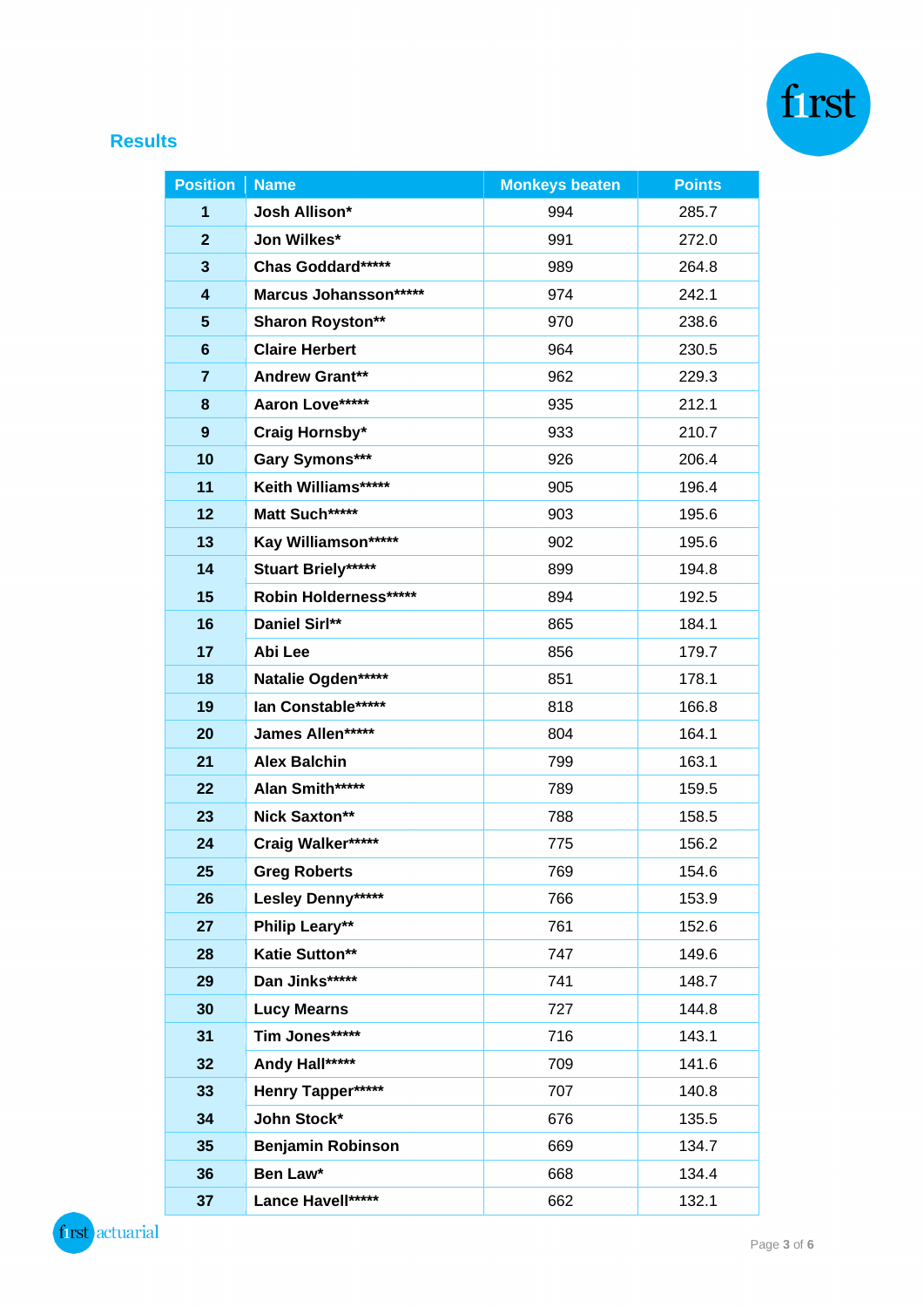| <b>Position</b> | <b>Name</b>                  | <b>Monkeys beaten</b> | <b>Points</b> |  |
|-----------------|------------------------------|-----------------------|---------------|--|
| 38              | Kapil Sheth**                | 655                   | 130.0         |  |
| 39              | James Gardner**              | 614                   | 122.2         |  |
| 40              | Tony Barnard*****            | 558                   | 113.3         |  |
| 41              | Mark Riches*****             | 551                   | 112.1         |  |
| 42              | Manjula Satheesan*****       | 549                   | 111.9         |  |
| 43              | Eddie Hopkins*****           | 532                   | 108.4         |  |
| 44              | John McLeod                  | 532                   | 108.3         |  |
| 45              | Ruth Flory*                  | 530                   | 107.4         |  |
| 46              | <b>Matthew Allen**</b>       | 516                   | 104.8         |  |
| 47              | Amrita Dasgupta***           | 515                   | 104.7         |  |
| 48              | Rob Young***                 | 511                   | 104.0         |  |
| 49              | Paul Landreth******          | 503                   | 102.4         |  |
| 50              | Emma Robinson******          | 503                   | 102.4         |  |
| 51              | Kester Young*****            | 486                   | 99.3          |  |
| 52              | Philip Mann*****             | 449                   | 94.5          |  |
| 53              | Jane Carrington*             | 448                   | 93.8          |  |
| 54              | Colin Freeman*****           | 434                   | 90.9          |  |
| 55              | <b>Oliver Nicholls**</b>     | 430                   | 89.5          |  |
| 56              | John Small*****              | 418                   | 87.9          |  |
| 57              | Steve Higginbottom*****      | 416                   | 87.3          |  |
| 58              | <b>Peter Lambert</b>         | 406                   | 84.1          |  |
| 59              | <b>Jack Presswell**</b>      | 384                   | 80.6          |  |
| 60              | lan Walker**                 | 361                   | 76.2          |  |
| 61              | Brendan O'Connor******       | 349                   | 73.5          |  |
| 62              | <b>Wendy Ludman*****</b>     | 344                   | 72.8          |  |
| 63              | Amy Friel**                  | 343                   | 72.7          |  |
| 64              | <b>Kenny Wardhaugh</b>       | 320                   | 69.0          |  |
| 65              | <b>Chris Schofield</b>       | 311                   | 67.4          |  |
| 66              | Simon Redfern*****           | 309                   | 66.9          |  |
| 67              | <b>Becky Thompson*****</b>   | 298                   | 62.9          |  |
| 68              | Craig Moran*****             | 289                   | 60.8          |  |
| 69              | James Smith*****             | 287                   | 59.5          |  |
| 70              | George Kirrin*****           | 287                   | 59.4          |  |
| 71              | Neil Kennedy*****            | 277                   | 56.7          |  |
| 72              | Derek Allen**                | 274                   | 56.3          |  |
| 73              | Rachel Coe****               | 270                   | 55.3          |  |
| 74              | <b>Scott Harrison*****</b>   | 263                   | 54.1          |  |
| 75              | <b>Andrew Pritchard*****</b> | 262                   | 53.5          |  |

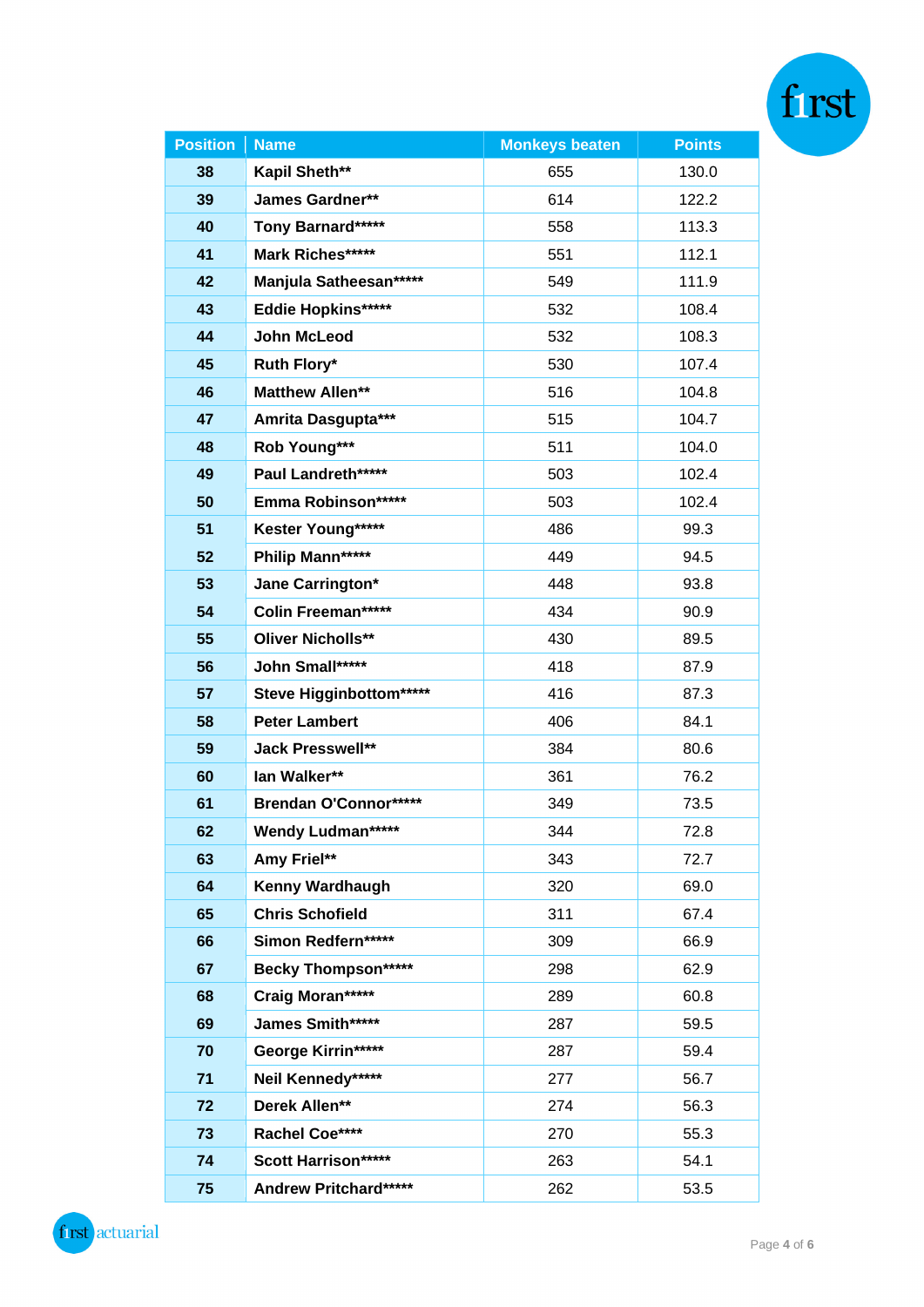| Position | <b>Name</b>               | <b>Monkeys beaten</b> | <b>Points</b> |  |
|----------|---------------------------|-----------------------|---------------|--|
| 76       | Zoe Sadler                | 250                   | 51.3          |  |
| 77       | Roger Arnold*****         | 247                   | 50.6          |  |
| 78       | John Hope*****            | 236                   | 48.4          |  |
| 79       | Andy Yates*****           | 236                   | 48.2          |  |
| 80       | Darren Goodall*****       | 236                   | 48.1          |  |
| 81       | Mark Warnes*****          | 235                   | 47.7          |  |
| 82       | Sean Delaney*****         | 233                   | 46.6          |  |
| 83       | Max Mauchline*****        | 226                   | 45.3          |  |
| 84       | <b>Micah Derbyshire**</b> | 205                   | 41.0          |  |
| 85       | <b>Sarah Bartlett</b>     | 193                   | 37.7          |  |
| 86       | Paul Marriott*****        | 191                   | 36.6          |  |
| 87       | Dean Hornsby**            | 190                   | 35.9          |  |
| 88       | Toni Johnson*****         | 180                   | 32.3          |  |
| 89       | Neil Kempshall*           | 174                   | 30.3          |  |
| 90       | Dan Chapman               | 162                   | 25.4          |  |
| 91       | Helen Butters*****        | 158                   | 24.9          |  |
| 92       | Peter Norman*****         | 148                   | 19.6          |  |
| 93       | George Bilsby****         | 139                   | 15.5          |  |
| 94       | Ben Doran*                | 130                   | 13.2          |  |
| 95       | <b>Adam Steele</b>        | 127                   | 12.2          |  |
| 96       | <b>Alan Fox</b>           | 114                   | 8.8           |  |
| 97       | Jenny Mahtani***          | 113                   | 8.4           |  |
| 98       | Mike Booth*****           | 113                   | 8.3           |  |
| 99       | Jane Boorman*****         | 103                   | 5.4           |  |
| 100      | Dale Walmsley*****        | 96                    | 2.3           |  |
| 101      | Rob Hammond*****          | 90                    | $-0.1$        |  |
| 102      | Andy Illingworth*         | 82                    | $-2.3$        |  |
| 103      | Paul Devine*****          | 80                    | $-3.8$        |  |
| 104      | <b>Duncan Carter*****</b> | 65                    | $-12.7$       |  |
| 105      | Simon Holderness*****     | 64                    | $-15.5$       |  |
| 106      | <b>Mike Common</b>        | 56                    | $-18.2$       |  |
| 107      | <b>Frasier Kings*</b>     | 53                    | $-20.1$       |  |
| 108      | Jacobina Norris***        | 43                    | $-25.4$       |  |
| 109      | Stan Hutchinson*****      | 40                    | $-27.8$       |  |
| 110      | <b>Charlotte White*</b>   | 33                    | $-38.0$       |  |
| 111      | Tim Poil*****             | 17                    | $-54.8$       |  |
| 112      | Tim Barlow*****           | $\overline{7}$        | $-72.9$       |  |
| 113      | Matthew Ward***           | $\overline{7}$        | $-78.1$       |  |